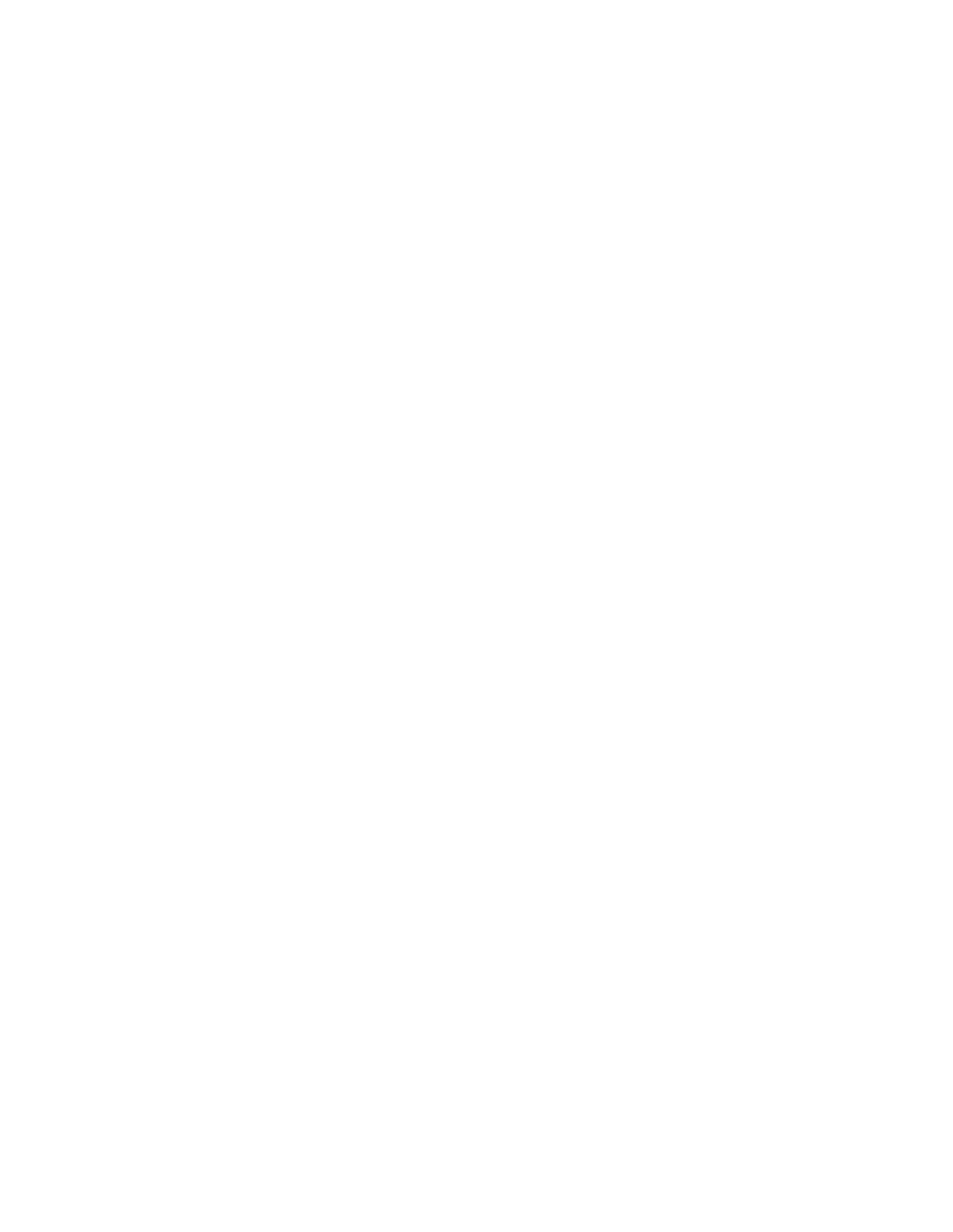

## **Table of Contents**

| Table 1 Total Thickness of Coarse Sand / Gravel Base Including Geoweb Section  5 |  |
|----------------------------------------------------------------------------------|--|
|                                                                                  |  |
|                                                                                  |  |
|                                                                                  |  |
|                                                                                  |  |
|                                                                                  |  |
|                                                                                  |  |
|                                                                                  |  |
|                                                                                  |  |
|                                                                                  |  |
|                                                                                  |  |
|                                                                                  |  |
|                                                                                  |  |
|                                                                                  |  |
|                                                                                  |  |
|                                                                                  |  |
|                                                                                  |  |
|                                                                                  |  |
|                                                                                  |  |
|                                                                                  |  |
|                                                                                  |  |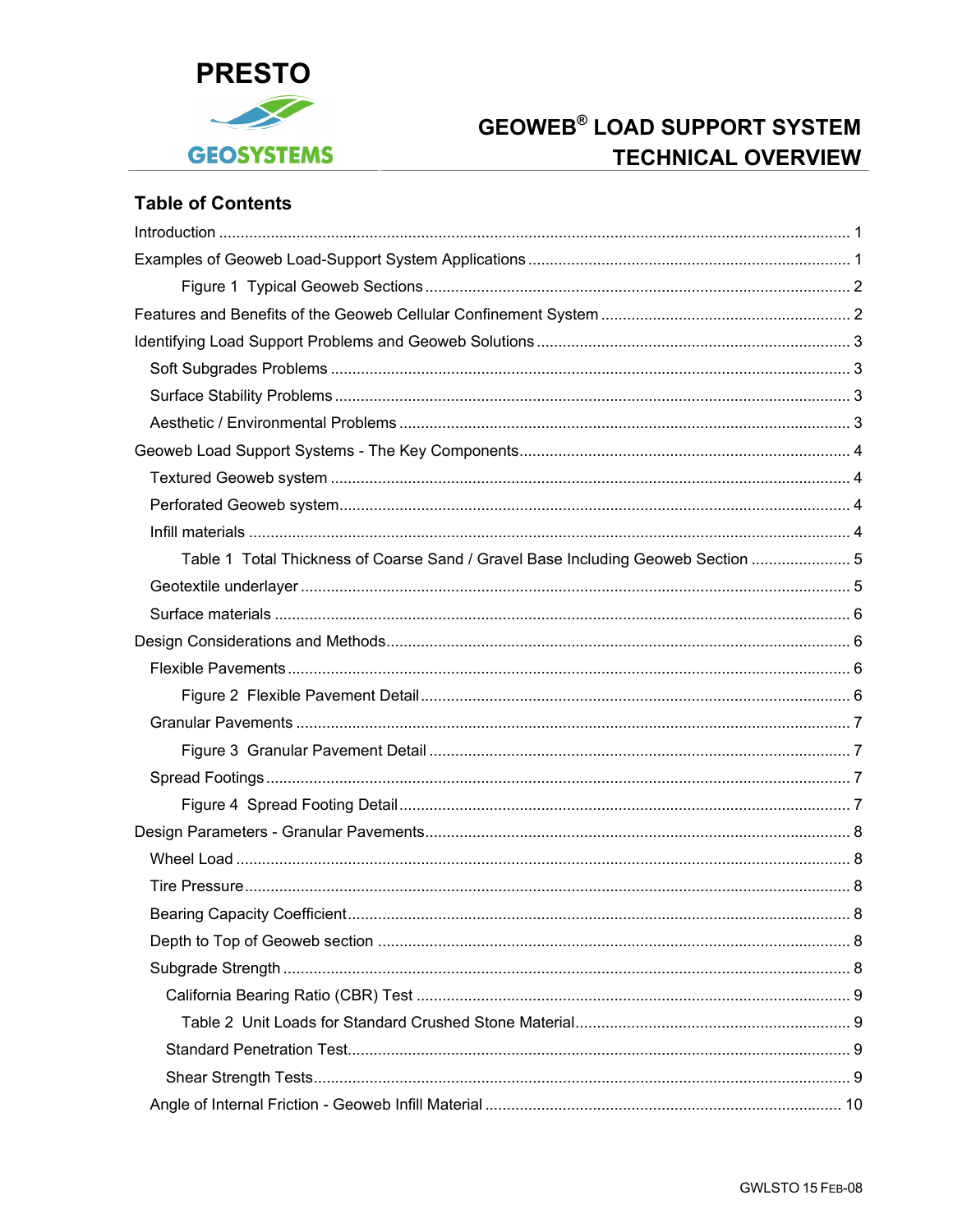

| Table 4 Correlation of Subgrade Soil Strength Parameters for Cohesive (Fine-Grained) Soils12 |  |
|----------------------------------------------------------------------------------------------|--|
| Table 5 Total Thickness of Coarse Sand / Gravel Base Including Geoweb Section 14             |  |
|                                                                                              |  |
|                                                                                              |  |
|                                                                                              |  |
|                                                                                              |  |
|                                                                                              |  |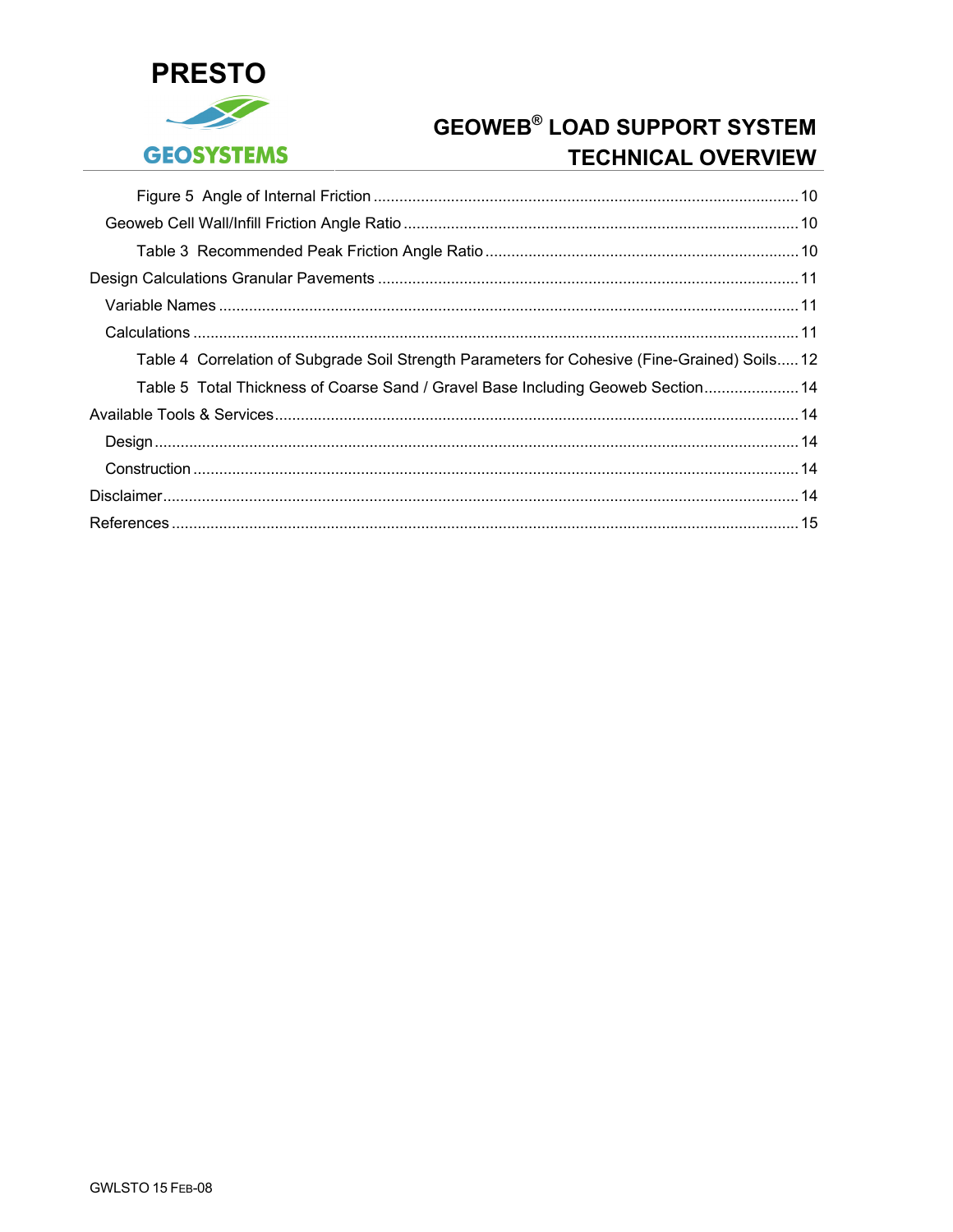<span id="page-4-0"></span>

## *Introduction*

Natural aggregate / soil construction materials for road base and other load support applications are inherently unstable compared to other construction materials such as steel and reinforced concrete. This is because they are comprised of discrete particles of varying sizes that can roll, or slide, over one another. They have relatively low shear resistance and will eventually fail as a result of single or multiple load applications. However, this *weak link* property also makes these natural construction materials easily workable relative to stockpiling, transporting and placing over large areas or long roadways.

Asphalt cement and Portland cement are commonly used to improve the stability of aggregate materials to make them suitable for the wearing course of load support structures. In addition, most load support structures also require a good base and/or subbase layer to distribute surface loads over the subgrade. Unbound aggregate materials are ideal for this purpose because they are easy to place, are flexible and improve the ride quality of the structure. However, because of their inherent weakness, road builders have long sought new ways to increase the long-term stability of unbound aggregate materials. Many products have been developed and tested to bind together or reinforce aggregate materials but often with limited success.

Fine and uniformly graded sands best exemplify the inherent weakness of granular materials. Desert sands and dry beach sands cannot support channelized traffic loading without significant rutting occurring due to localized shear failure of the near surface material. For this reason, the U.S. Army Corps of Engineers, Waterways Experiment Station, began a research project in the mid 1970's to investigate methods for rapid construction of sand roads for beach landings and desert operations. In order to achieve surface stability without the requirement for chemical additives, mixing and curing time, threedimensional cellular confinement of loose sands was determined to be the most practical alternative. Through field trials and experimentation, the optimum cell depth to diameter ratio was determined to be approximately 1.0 for heavy military and civilian wheel loads. In the late 1970's Presto Products Company developed the Geoweb cellular confinement system, based on the Corps of Engineers research, as a commercial product to stabilize unbound aggregate materials. The Geoweb system consists of an assembly of polyethylene sheet strips connected in a series of off-set, full-depth ultrasonic welded seams, aligned perpendicular to the longitudinal axis of the strips. When expanded, the interconnected strips form the walls of the cellular confinement structure into which granular fill materials can be placed. Various cell depths have been developed to satisfy load and subgrade strength design criteria based on optimum cell to diameter ratios. Recent improvements to the Geoweb system include surface texturization and cell wall perforations for improved frictional resistance and lateral drainage.

### *Examples of Geoweb Load-Support System Applications*

| <b>Granular Access Roads</b> | Parking Lots                        | <b>Retaining Wall Spread Footings</b> |
|------------------------------|-------------------------------------|---------------------------------------|
| <b>Grass Access Roads</b>    | Storage Yards                       | <b>Foundation Mattresses</b>          |
| Porous Pavements             | Intermodal and Port Facilities      | <b>Trench Invert Stabilization</b>    |
| <b>Pavement Subbases</b>     | Boat Ramps / Low Level<br>Crossings | Stabilized Drainage Layer             |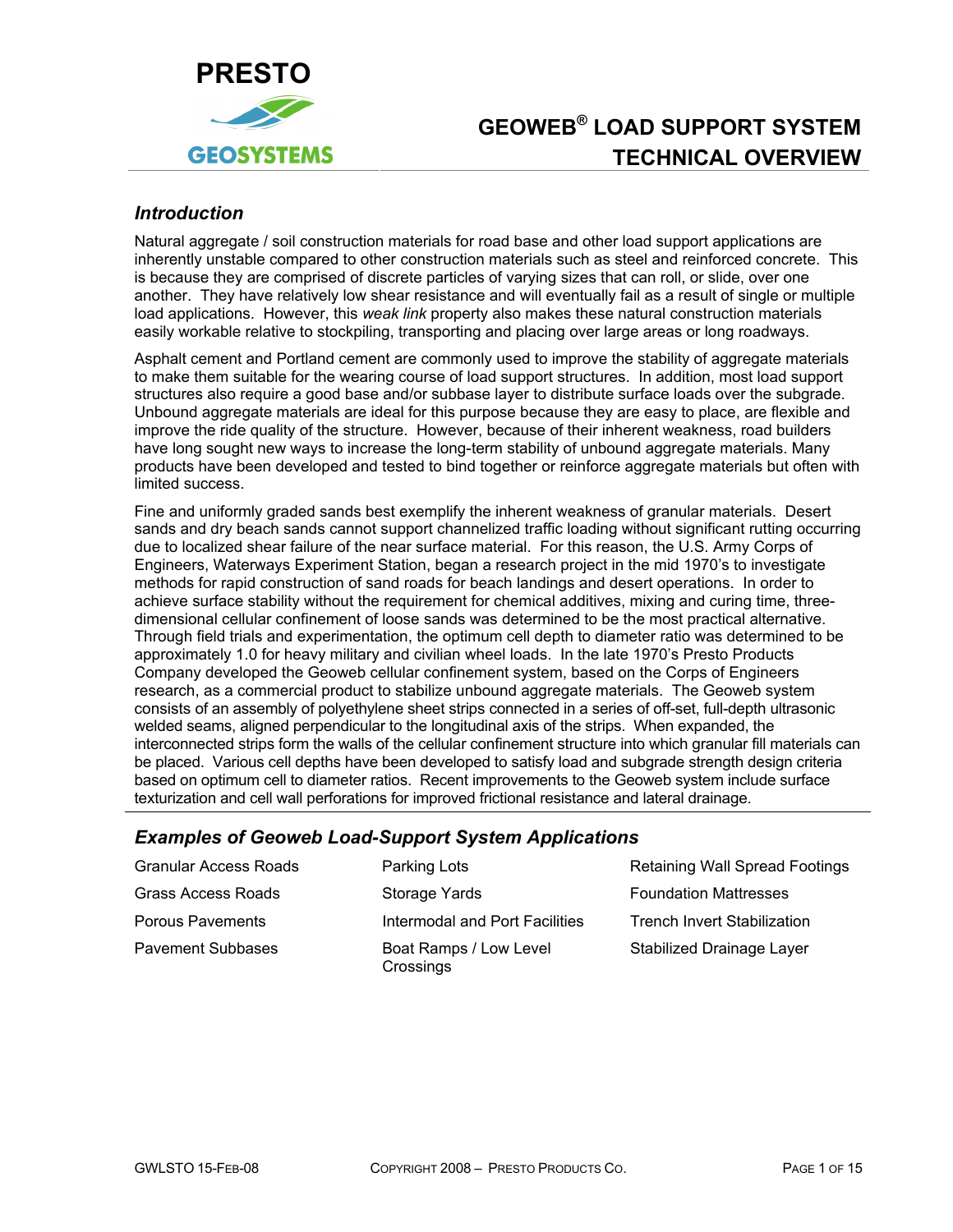<span id="page-5-0"></span>



## *Features and Benefits of the Geoweb Cellular Confinement System*

The Geoweb cellular confinement system improves the load-deformation performance of granular infill materials due to the hoop strength of individual cells, the passive resistance of infill material in adjacent cells and vertical stress transfer to adjoining cells. When compared to 2-dimensional sheet reinforcement materials, the stiffness of the 3-dimensional Geoweb system is significantly greater and does not require initial deformation to support the design load.

The Geoweb cellular confinement system dramatically increases the shear resistance of granular infill materials allowing the use of lower quality aggregates (e.g. sand, gravel) to carry concentrated loads that would otherwise require crushed stone or bituminous mixes to prevent localized, near-surface, shear failure. The cellular structure also distributes concentrated loads to surrounding cells thus reducing the stress on the subgrade directly beneath the load and the required total thickness of the structure.

The Geoweb load support system can offer several advantages over conventional solutions and alternative systems. When very soft soils and/or heavy loads are a factor, the system can reduce costs by reducing the required section thickness. Where aggregate materials are expensive or unavailable, the system can reduce costs by incorporating locally available materials. Since Geoweb sections are very compact for shipping and reduce total thickness requirements, a small quantity can be used to replace truckloads of imported aggregate that may have to be hauled over long distances. Finally, when extended pavement life and/or low maintenance requirements are desired, the Geoweb system can ensure that the integrity of granular infill materials will be maintained indefinitely.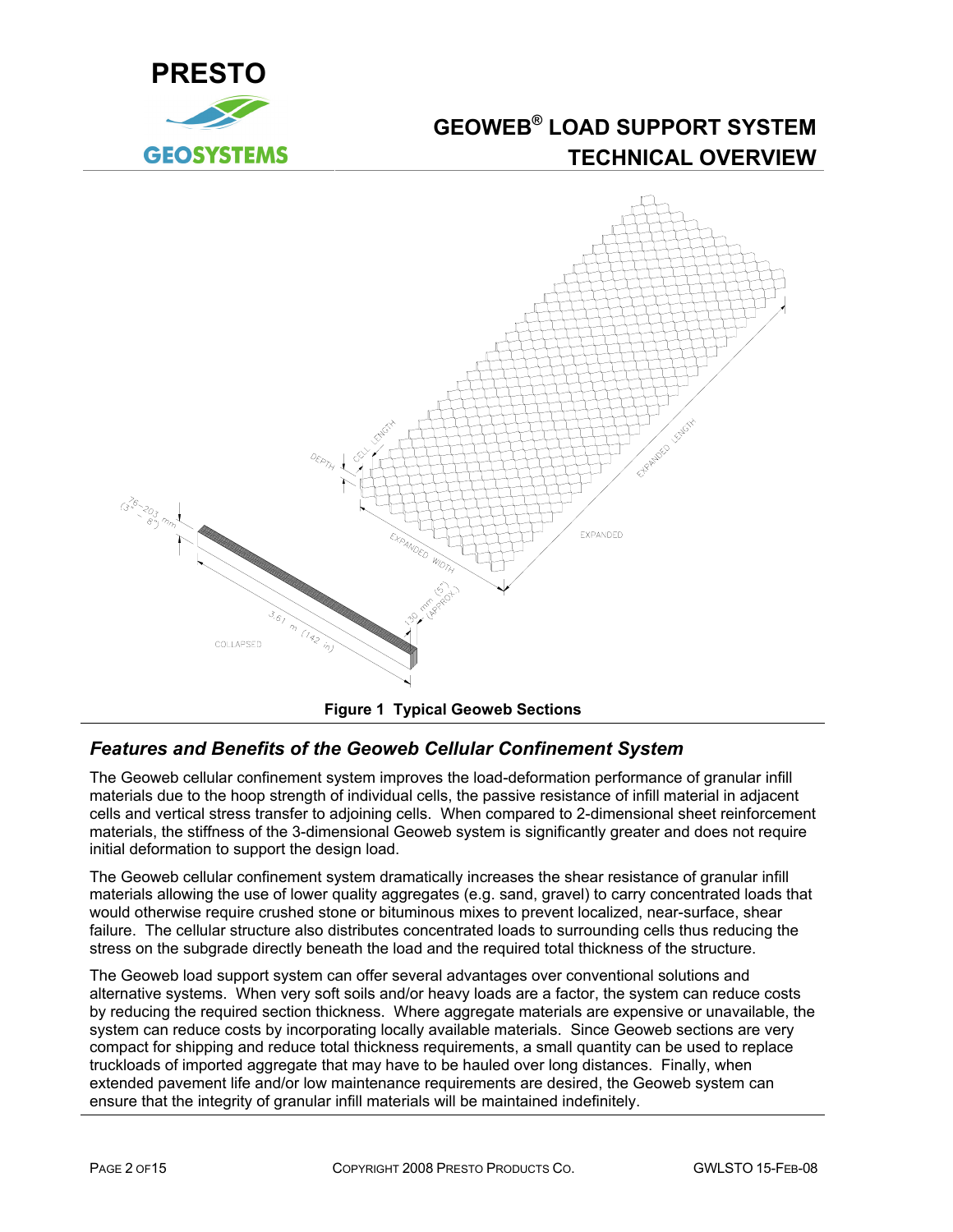<span id="page-6-0"></span>

### *Identifying Load Support Problems and Geoweb Solutions*

Load support design problems most commonly arise when:

- soft subgrade soils are encountered,
- surface soils are unstable, (i.e. good quality aggregates are locally unavailable or uneconomical) or,
- there are aesthetic and/or environmental consideration.

To identify load support problems where Geoweb cellular confinement should be considered, the following questions should be asked.

#### *Soft Subgrades Problems*

Are there any constraints on undercutting or designing a thick structure? If yes, consider the Geoweb cellular confinement system to reduce the section thickness.

Is it impossible to build a stable foundation mattress below the load structure because of a very soft, unstable subgrade condition? If yes, consider the Geoweb cellular confinement system, with a geotextile underlayer, to bridge over the soft soil and support construction equipment while using a minimum thickness of cover material.

Conventional, non-Geoweb solutions to soft subgrades problems, may include:

- excavation of the soft soil and replacement with imported fill (usually granular),
- chemical stabilization of the subgrade soil, or
- design of a thick, multi-layered structure which may include high quality aggregate materials, asphaltic concrete and/or Portland cement concrete.

Thick pavement structures and/or deep excavation may not always be possible due to existing curbs and buried utilities in existing roads.

#### *Surface Stability Problems*

Do the locally available soils (e.g. sands and gravels) have adequate shear strength to be used as a wearing surface for a temporary or low-volume access road? If not, confinement of the local materials in the Geoweb system should be weighed against the cost of importing higher quality aggregate materials.

Will aggregate degradation and lateral spreading of the pavement base course result in rutting and premature failure of the pavement structure? If the subgrade is relatively competent, deformation and rutting of the base course is likely to be the cause of maintenance problems and reduce the potential life of the pavement structure. Using the Geoweb system to confine the base course will totally restrict lateral movement that causes rutting and will minimize abrasion and wear on the aggregate infill material.

Few, if any, conventional solutions exist for this problem.

#### *Aesthetic / Environmental Problems*

Would a grass surfaced, low volume access road for maintenance vehicles be more aesthetically pleasing than a gravel or asphalt concrete surfaced pavement? If yes, the Geoweb cellular confinement system infilled with an aggregate/topsoil mix and vegetated is an attractive solution.

Is a porous pavement required for groundwater regeneration? If yes, the Geoweb cellular confinement system infilled with porous stone should definitely be considered. However, without confinement, porous aggregates are inherently unstable as surface materials.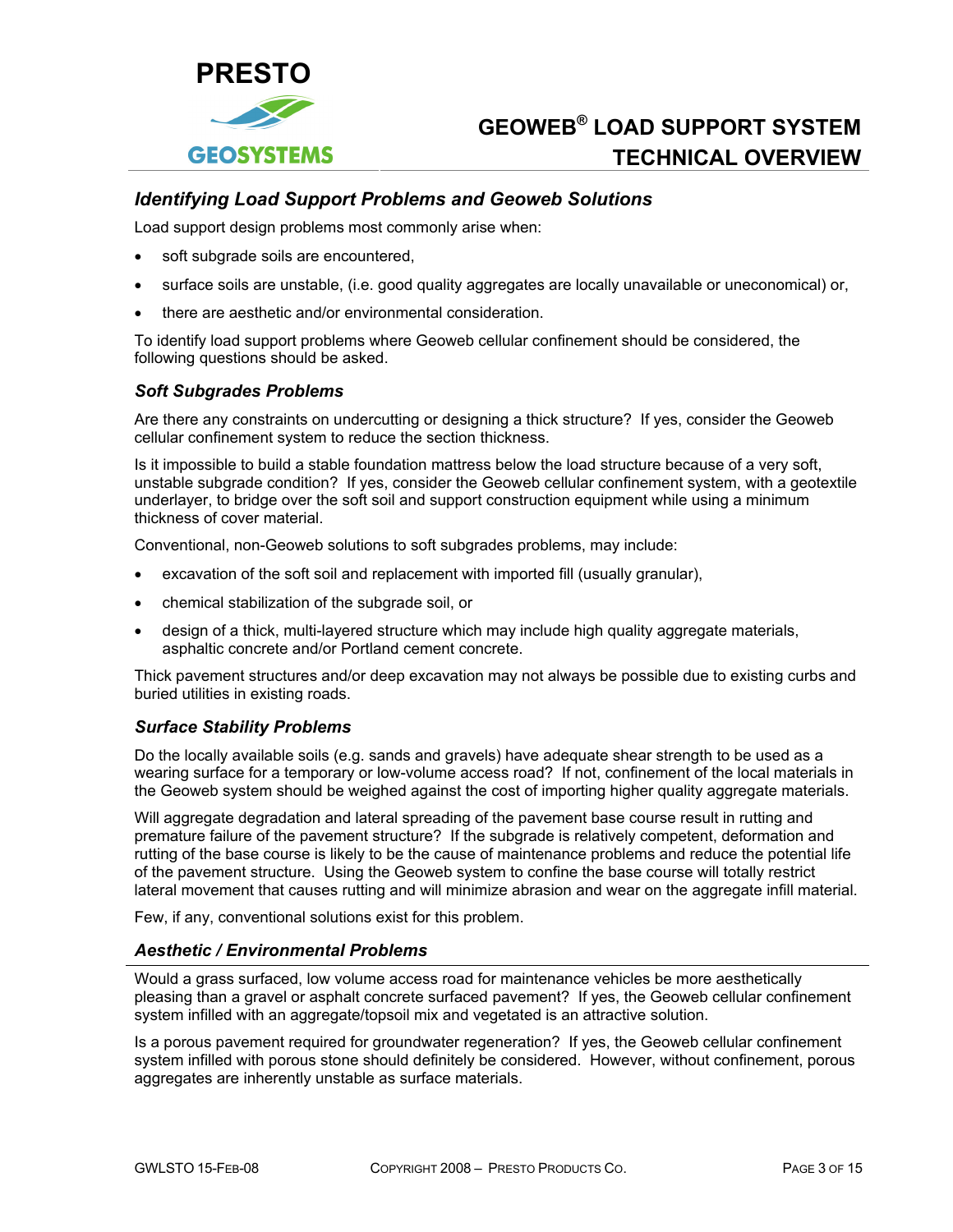<span id="page-7-0"></span>

## *Geoweb Load Support Systems - The Key Components*

#### *Textured Geoweb system*

Engineered surface-textured polyethylene strips used in manufacturing Geoweb sections improve the frictional interaction between the Geoweb cell walls and granular infill materials. The increase in cell-wall / infill-interface friction provides structural benefits in certain Geoweb applications.

In load support applications, the higher cell wall/infill interface friction increases the resistance to vertical deformation of the infill soil relative to the cellular structure. Therefore, a more efficient transfer of vertical stress is provided to the surrounding cells. The result is a further reduction in vertical stress on the subgrade compared to a smooth walled geocell. For certain combinations of wheel loads and infill material properties, the surface texture makes it possible to further reduce the total required thickness of granular pavement over smooth-walled geocells.

Results of small and large scale shear box tests on sand and stone materials with textured Geoweb materials have demonstrated that Peak Coefficient Ratios (i.e. peak interface friction coefficient of textured Geoweb sections divided by the peak interface friction coefficient of granular infill soil in-isolation) varied from 0.63 (crushed stone materials) to 0.81 (coarse sand materials) compared to 0.64 (crushed stone materials) and 0.61 (coarse sand materials) with smooth Geoweb materials. Note that texturization does not increase the interface friction with some crushed stone infills. The Peak Coefficient Ratio should not be confused with the Peak Friction Angle Ratio defined in the section titled [Geoweb Cell Wall/Infill Friction](#page-13-1)  [Angle Ratio](#page-13-1) 

### *Perforated Geoweb system*

Similar tests using sand and stone materials with the perforated Geoweb material demonstrated that the interface frictional characteristics are similar, or in some cases better, than those with surface textured Geoweb cells. Specifically, the Peak Coefficient Ratios of perforated Geoweb materials with crushed stone and coarse sand infills were found to be 0.75 and 0.89 respectively.

The latter test results indicate that perforated cell walls can be as effective as textured cell walls in increasing the interface friction. Therefore, the structural capacity of the perforated Geoweb load support system with certain sand/gravel infills is more effective than the textured Geoweb system. Since perforations also offer the advantage of lateral drainage, which is particularly useful over impermeable subgrades, the perforated Geoweb system is the recommended choice for many pavement applications. Refer to Table 1 for an illustration of the significance of the performance advantage using textured and perforated cell wall type.

### *Infill materials*

Infill materials for Geoweb load support applications should always be predominately granular with a maximum particle size of 50 mm (2 in). For best performance, the fines fraction (i.e. material passing the  $\#200$  sieve - 75  $\mu$ m) should not be greater than 10%. Soils with greater than 10% fines have low permeability and lose strength dramatically when they become wet. Pure granular materials are not affected by moisture fluctuations but are not as stable as granular materials with 5% - 10% fines. A small fraction of fines will increase stability by reducing the voids ratio and binding the soil.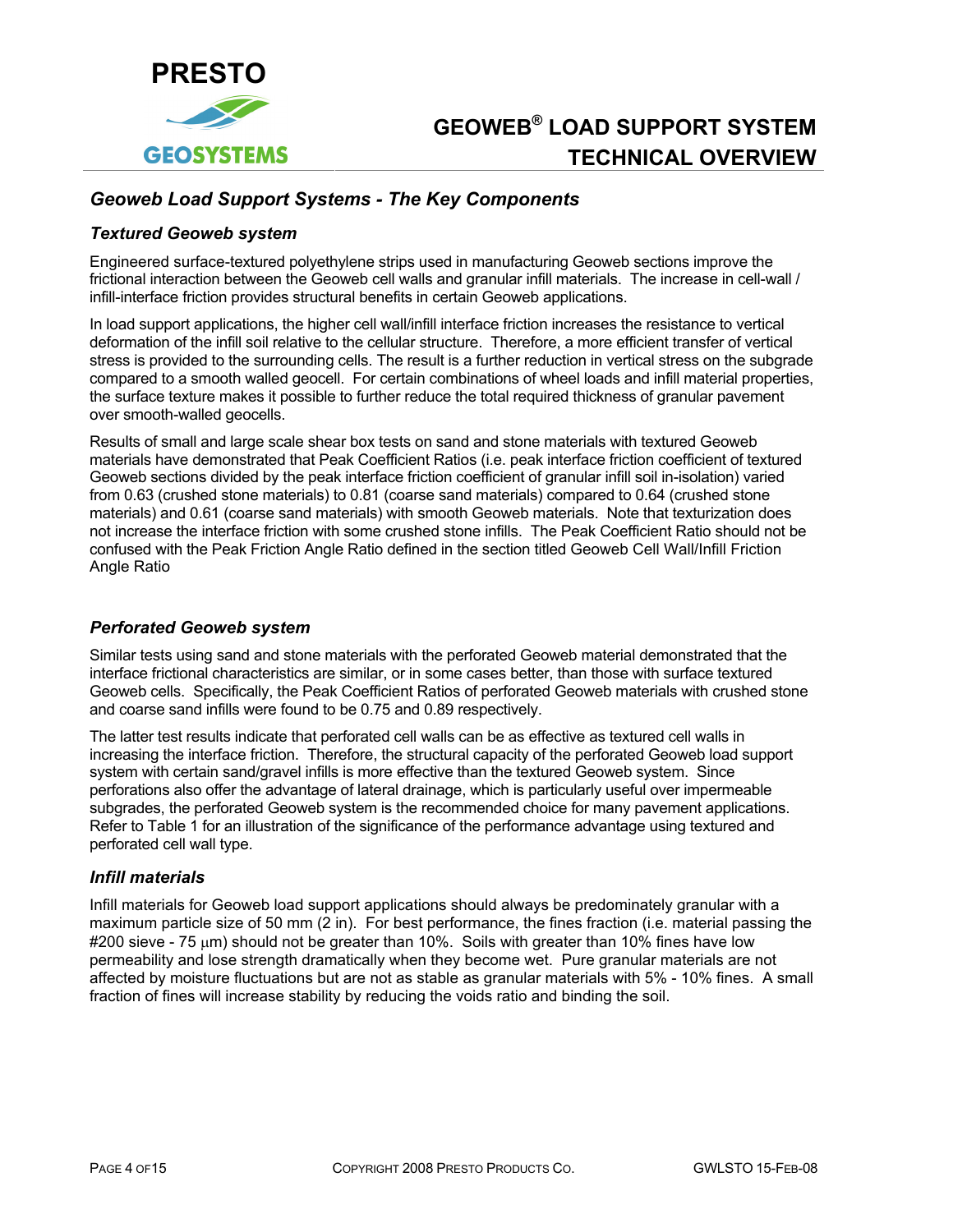<span id="page-8-0"></span>

The Geoweb cellular confinement system is effective in increasing the stability of lower quality granular infill materials such as poorly graded sands and gravels. With cellular confinement, poor quality granular infills can be used as the surface or near-surface material of access roads where driving speeds are relatively slow and ride quality is not a major concern. Higher quality aggregates are recommended for granular surfaced pavements where traffic speeds are higher and a smoother riding surface is required. Good quality aggregates typically include well graded crushed stones or gravels with a maximum particle size of 40 mm (1.5 in) and less than 8%, by weight, passing the #200 sieve. For long-term durability, the coarse fraction of the aggregate should have a Los Angeles Abrasion test wear less than 50%. The fines fraction (i.e. passing the #200 sieve) should not be greater than two-thirds of the fraction passing the #40 sieve and the fraction passing the #40 sieve should have a liquid limit no greater than 25%. The plasticity index should be less than 6%.

| <b>Subgrade</b><br><b>CBR</b> | Wheel<br>Load |          | <b>Smooth</b><br>Cell                        | <b>Textured</b><br>Cell | <b>Perforated</b><br><b>Cell</b> | <b>Unconfined</b><br><b>Gravel</b> |  |  |
|-------------------------------|---------------|----------|----------------------------------------------|-------------------------|----------------------------------|------------------------------------|--|--|
| %                             | kN            | (Ibf)    | <b>Relative Total Thickness of Road Base</b> |                         |                                  |                                    |  |  |
| 0.2                           | 27            | (6,000)  | 32%                                          | 28%                     | 27%                              | 100%                               |  |  |
|                               | 53            | (12,000) | 59%                                          | 25%                     | 25%                              | 100%                               |  |  |
|                               | 111           | (25,000) | 72%                                          | 23%                     | 23%                              | 100%                               |  |  |
|                               | 222           | (50,000) | 80%                                          | 22%                     | 22%                              | 100%                               |  |  |
| 0.5                           | 27            | (6,000)  | 46%                                          | 40%                     | 40%                              | 100%                               |  |  |
|                               | 53            | (12,000) | 43%                                          | 38%                     | 37%                              | 100%                               |  |  |
|                               | 111           | (25,000) | 40%                                          | 35%                     | 34%                              | 100%                               |  |  |
|                               | 222           | (50,000) | 38%                                          | 33%                     | 32%                              | 100%                               |  |  |
| 1.0                           | 27            | (6,000)  | 58%                                          | 54%                     | 54%                              | 100%                               |  |  |
|                               | 53            | (12,000) | 55%                                          | 49%                     | 48%                              | 100%                               |  |  |
|                               | 111           | (25,000) | 52%                                          | 45%                     | 44%                              | 100%                               |  |  |
|                               | 222           | (50,000) | 49%                                          | 43%                     | 42%                              | 100%                               |  |  |
| 2.0                           | 27            | (6,000)  | 81%                                          | 81%                     | 81%                              | 100%                               |  |  |
|                               | 53            | (12,000) | 65%                                          | 58%                     | 58%                              | 100%                               |  |  |
|                               | 111           | (25,000) | 59%                                          | 52%                     | 51%                              | 100%                               |  |  |
| $\cdots$                      | 222           | (50,000) | 60%                                          | 52%                     | 51%                              | 100%                               |  |  |

### **Table 1 Total Thickness of Coarse Sand / Gravel Base Including Geoweb Section**

NOTE: **This table is based on theoretical methodologies outlined herein. Values are for comparative purposes only and are not a substitute for project specific design.**

### *Geotextile underlayer*

When the Geoweb section is to be placed directly above a fine-grained or cohesive soil subgrade, a nonwoven geotextile is typically recommended for separation of the native soil and the granular infill. Separation is important to prevent contamination and loss of shear strength of the granular infill and to prevent punching or migration of the infill material into the subgrade. With a geotextile underlayer, the infill material is totally confined on all sides and at the bottom of individual cells.

When specific designs require a granular subbase below the Geoweb section, a woven or nonwoven geotextile may be recommended for separation as well as temporary load support during placement of the subbase layer. If the subbase is a well-compacted granular material, a geotextile separator is not typically required between the subbase and Geoweb infill.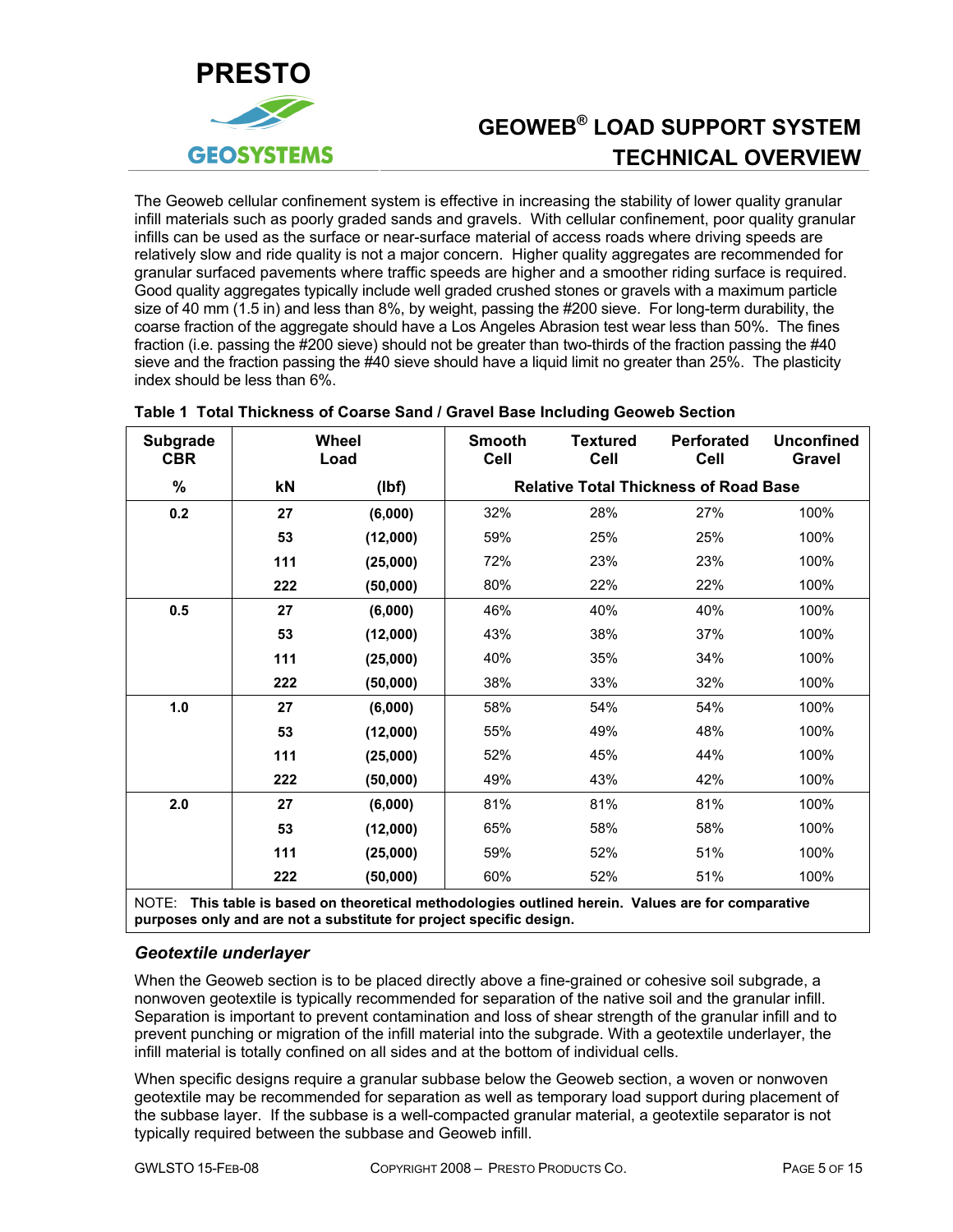<span id="page-9-0"></span>

### *Surface materials*

In order to prevent trafficking directly on top of the Geoweb cell walls, it is generally recommended to place a minimum 50 mm (2 in) of granular cover (i.e. overtopping) above the Geoweb cell walls. The surface material should be dense-graded crushed stone that is resistant to surface rutting. If traffic volumes are high, a bituminous surface treatment can increase the stability of the riding surface.

If an asphalt concrete base or surface layer is to be placed over the infilled Geoweb base, the depth of granular cover above the cell walls should be at least 25 mm (1 in) to allow for minor consolidation of the infill material and to insulate the polyethylene from direct contact with the hot mix asphalt concrete.

### *Design Considerations and Methods*

There is no single design method that encompasses the full range of Geoweb load support applications. A theoretical design method, based on empirically derived design methods for unpaved roads over soft soils, has been developed for the Geoweb granular pavement system. Design methods for flexible pavements, spread footings, and granular pavements with unstable infill soils have yet to be developed. However, it was this latter function for which Geoweb was originally invented and developed and has proven effective, particularly with sand infill materials.

Recent results of large scale triaxial compression testing of the Geoweb cell infilled with granular materials demonstrate that the Geoweb system imparts an apparent cohesion of approximately 150 kPa (3000 psf) to the confined material. This effective cohesion is in addition to the natural frictional shear strength of the granular material. Presto Geosystems is currently using this information to develop bearing-capacity design procedures for Geoweb load support structures that takes into account the additional shear strength provided by the apparent cohesion. These design procedures will apply to large spread footing and granular pavement applications with poor-quality infill materials.

A discussion of currently available design procedures follows for Geoweb granular pavement systems and the design approaches used for other Geoweb load support applications.

#### *Flexible Pavements*

Conventional flexible pavement design methods (e.g. AASHTO, Asphalt Institute, Caltrans, etc.) are all based on empirical data collected from either full-scale road tests or ongoing testing and monitoring of pavement performance within various geographical areas. Structural values of conventional road construction materials (e.g. crushed stone, gravel, asphalt concrete, etc.) have been determined by federal and local agencies based on years of in-service performance history. While many new materials (e.g. stabilizers, geosynthetics, etc.) have been introduced in recent years to enhance the structural value of conventional construction materials, it is difficult and can take several years to obtain structural values for these components to use with existing design methods. For this reason, there are no agency-accepted structural values or equivalencies that can be used with current pavement design methods for the Geoweb system.





**Figure 2 Flexible Pavement Detail**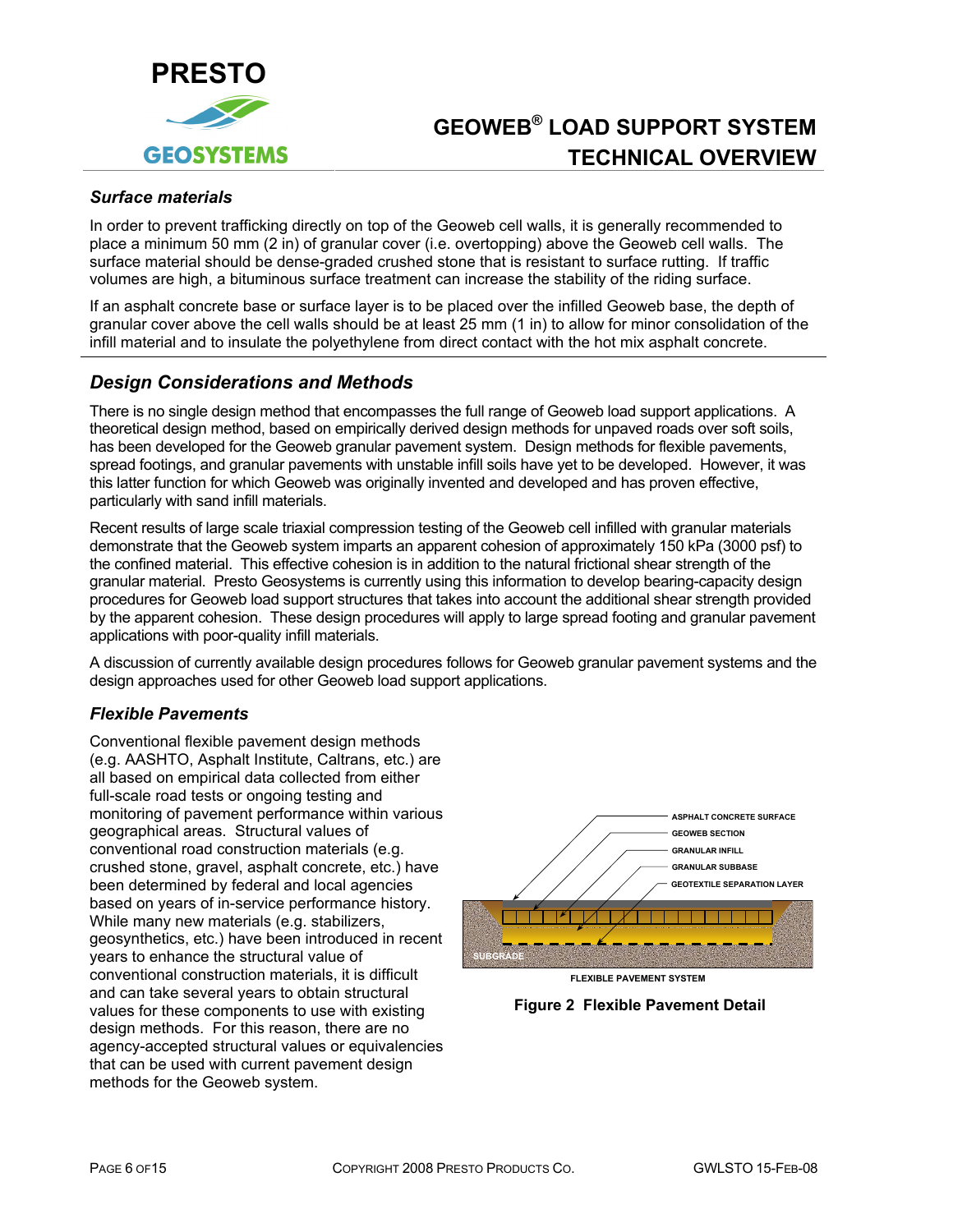<span id="page-10-0"></span>

By combining conventional pavement design methods with a theoretical method for determining the structural equivalency of a confined pavement layer, it is possible to design pavement structures that incorporate the Geoweb system.

### *Granular Pavements*

Design of Geoweb confined granular pavements (e.g. access roads) over soft soils is relatively straight forward and has been well documented for general design purposes. Refer to the Design Parameters – Granular Pavements and Design Calculations Granular Pavements sections of this document for specific details about the required design input data and the design calculations.



**Figure 3 Granular Pavement Detail** 

### *Spread Footings*

Geoweb spread footings may be considered for a wide range of load support applications such as building footings, buried pipes and segmental retaining walls. They may also be considered for a variety of soil problems such as low bearing capacity, settlement and inadequate shear resistance of near surface foundation soils. Footing loads may be relatively large or small with respect to individual cell or section size of Geoweb spread footings. Due to the versatility of the Geoweb cellular confinement system, the function and design method may change with varying combinations of application, problem and footing loads. In some cases the governing design factor may be:

- the overall shear resistance of the Geoweb spread footing,
- the redistribution of stresses within individual Geoweb cells or
- the increase in bearing area provided by a Geoweb spread footing.

The design approach used for granular pavement structures can also be used for design of Geoweb spread footings with relatively small rigid footing loads by modifying the design criteria for bearing capacity from local shear failure mode to general shear failure mode. For conventional bearing capacity and settlement calculations of larger footing loads, the recommended effective bearing area of a Geoweb mattress should extend no more than 500 mm (18 in) beyond the edges of the rigid footing. In most cases, this will provide a significant decrease in the calculated bearing pressure without compromising the basic assumption that the Geoweb mattress will be effectively rigid.



**SPREAD FOOTING**

**Figure 4 Spread Footing Detail** 

As stated above, development of a design method for Geoweb spread footings, which will take into account the effective cohesion of the cellular structure, is currently underway.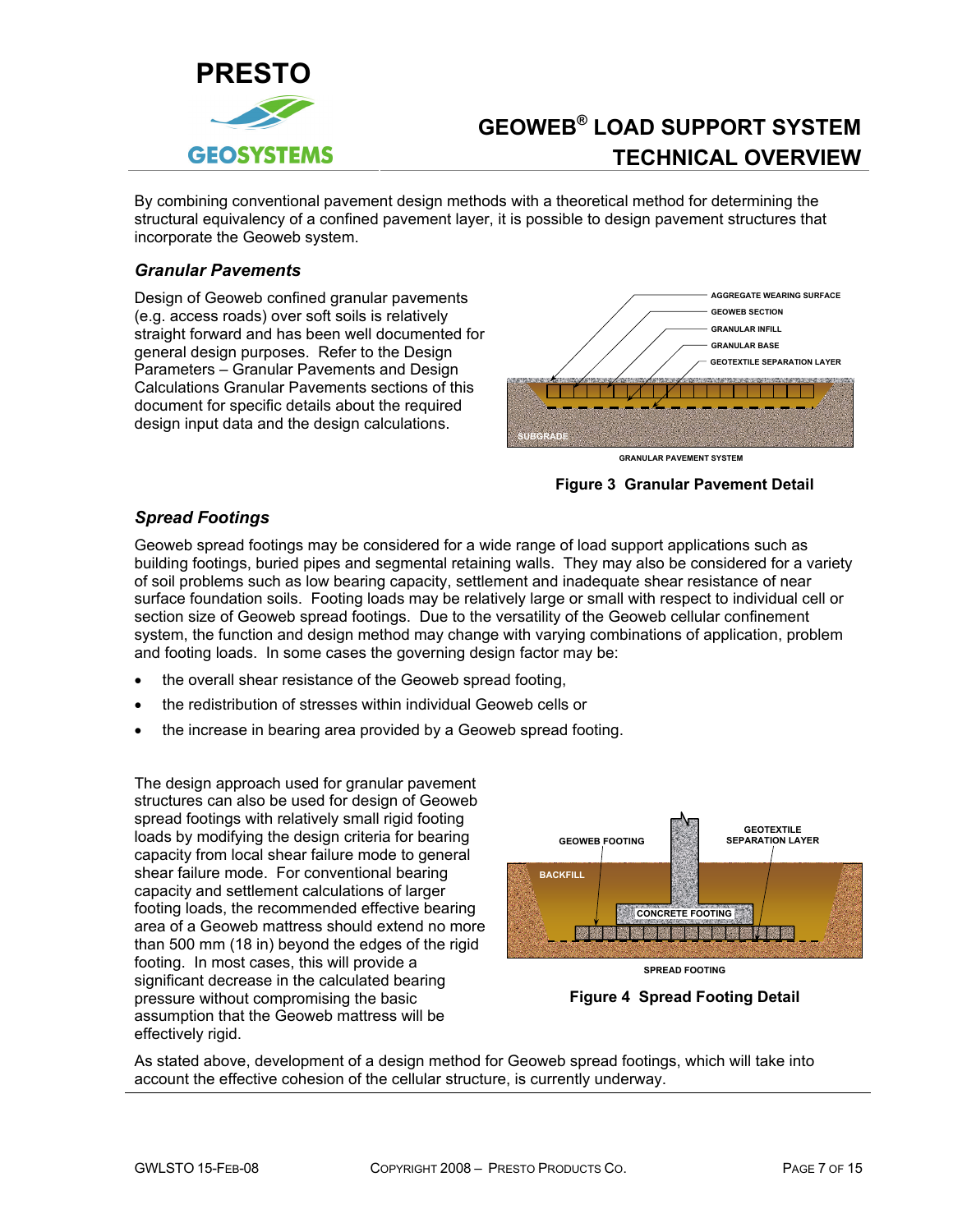<span id="page-11-0"></span>

### *Design Parameters - Granular Pavements*

The following information and input parameters are required for design of the Geoweb load support system for granular pavements.

#### *Wheel Load*

The design wheel load is the heaviest single or dual wheel load that the granular pavement will be required to support over the proposed life of the structure.

#### *Tire Pressure*

The tire pressure is the tire inflation pressure of the design wheel load and is approximately equal to the ground contact pressure. An input value is required for determination of the effective contact radius of the design wheel load.

#### *Bearing Capacity Coefficient*

Bearing capacity coefficients are mathematically or empirically derived coefficients used within standard equations for determination of the bearing capacity of a soil. For unpaved roads over soft cohesive soils, the US Forest Service and others have developed bearing capacity coefficients for determination of the bearing capacity of soils subjected to dynamic loading wherein punching (local) shear failure is more prevalent than general shear failure. The US Forest Service developed the following bearing coefficients for unpaved haul roads for two broad ranges of traffic loading.

 $N_c = 2.8$  High traffic with little rutting (i.e.  $> 1000$ ,  $< 10000$ )

 $N_c = 3.3$  Low traffic with significant rutting (i.e.  $\leq 1000$ )

#### *Depth to Top of Geoweb section*

The depth of placement of the Geoweb layer influences the distribution of stresses through the system and has a significant effect on the design. Since vertical stresses are higher near the surface, optimum performance and maximum thickness reduction are obtained by placing the Geoweb as close to the surface as possible. However, in order to protect the top of the Geoweb cell walls, a 25 mm - 50 mm (1 in - 2 in) aggregate wearing surface is typically recommended.

### *Subgrade Strength*

There are several laboratory and field test methods available to determine the strength of subgrade soils for design purposes. The calculations require soil strength to be expressed in terms of shear strength or cohesion. Shear strength can be determined in the field by the vane shear test or in the laboratory by the shear box or triaxial compression tests. Soil strength is also commonly determined by the Standard Penetration Test and the California Bearing Ratio (CBR) test. For cohesive soils, shear strength of a soil can be estimated from the standard penetration resistance (N) or the California Bearing Ratio (CBR). In the absence of field or laboratory test data, the strength of the subgrade soil can be estimated by it's consistency (see the Field Identification section of Table 4). When estimating a soil's strength by it's consistency, the soil sample should be taken from a test pit which is deep enough to ensure it's properties have not been affected by changing surface conditions (e.g. rain water, hot dry weather, etc.).

Brief descriptions of the most common test methods for determining the strength of subgrade soils are given below.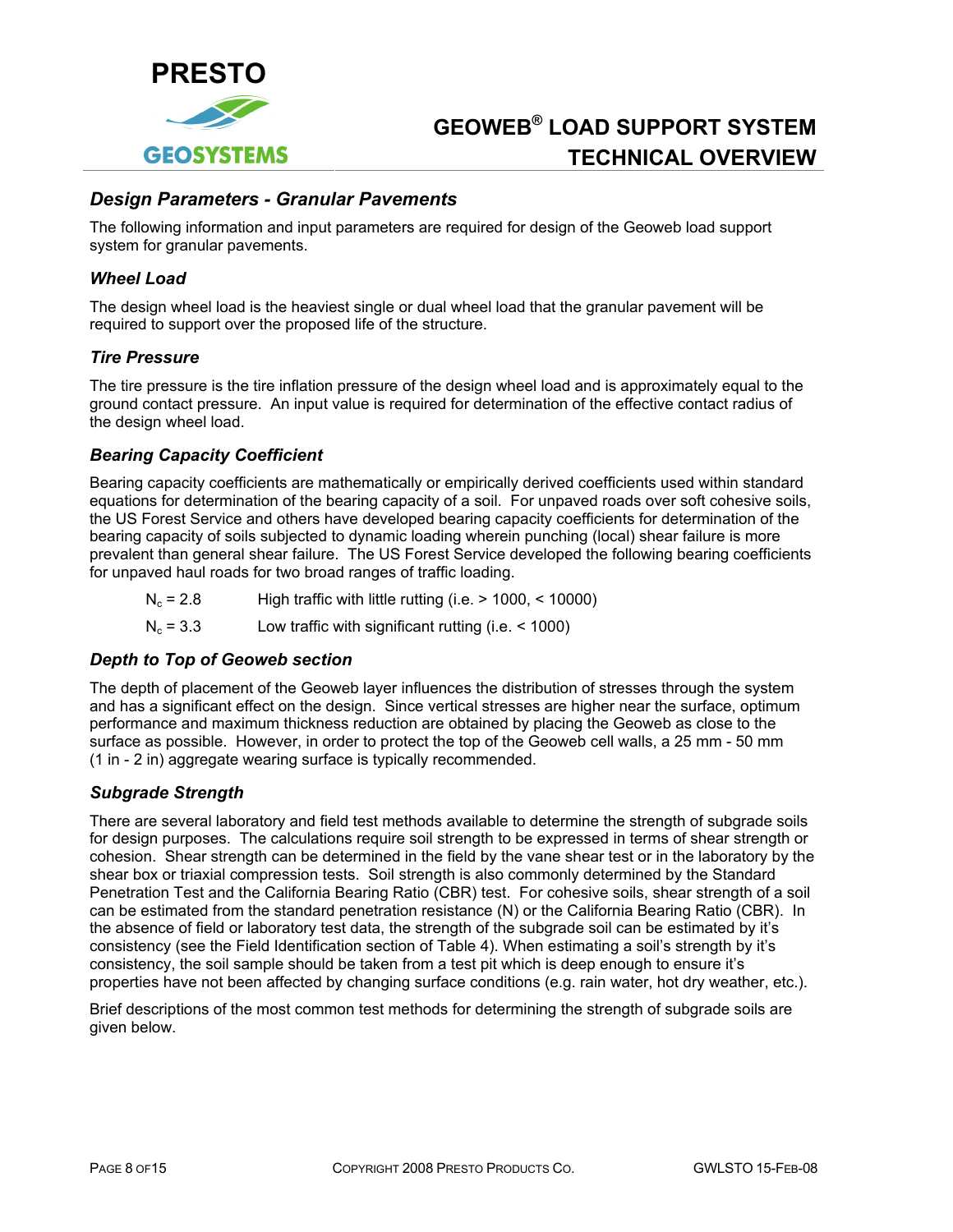<span id="page-12-0"></span>

#### *California Bearing Ratio (CBR) Test*

<span id="page-12-1"></span>The California Bearing Ratio test is an index test used to determine the relative strength of a soil compared to a standard high-quality crushed stone material. The test specimen is prepared by compacting a sample of the soil, in multiple lifts, into a 6 inch diameter cylinder, applying a surcharge in the form of circular plates to approximate the confining stress of the final pavement on the soil and soaking the entire sample for a period of 4 days. The test consists of loading the soil sample with a 3 square inch (1935 square mm) circular piston, through holes in the surcharge plates, at a rate of 0.10 inch (2.54 mm)/minute up to a maximum of 0.5 inches (13 mm). The CBR value is the ratio of the unit load at 0.10 inch (2.54 mm) or 0.20 inch (5.04 mm) to that of the standard crushed stone material at the same depth of penetration (whichever is higher). The unit loads are given in [Table 2.](#page-12-1)

#### **Table 2 Unit Loads for Standard Crushed Stone Material**

| 0.1 inch penetration | 1000 psi |
|----------------------|----------|
| 0.2 inch penetration | 1500 psi |
| 0.3 inch penetration | 1900 psi |
| 0.4 inch penetration | 2300 psi |
| 0.5 inch penetration | 2600 psi |

#### *Standard Penetration Test*

The standard penetration test provides an indication of the density, and the angle of internal friction of cohesionless soils and the shear strength of cohesive soils. The tests consists of driving a split spoon sampler, equipped with a cutting shoe and attached to the end of a drill rod, into a soil by dropping a 140 lb (63.6 kg) hammer a distance of 30 inches (0.76 m). A split spoon sampler is a thick-walled steel tube, split lengthwise, used to obtain undisturbed samples of soil from drill holes. The number of blows required for each 6 inches (150 mm) of penetration of the split spoon sampler is recorded. The standard penetration resistance is the sum of the blows for the second and third increments of 6 inches (150 mm) and is termed N in blows/ft (blows/300 mm).

### *Shear Strength Tests*

The shear strength of a soil is the stress at which the soil fails in shear. It can be calculated by dividing the shear force at which a soil fails by the cross-sectional area of shear or, if the cohesion and angle of internal friction are known, by the general Coulomb equation.

 $s = c + \sigma \tan \phi$ 

where c is the soil's cohesion (i.e. interparticle attraction) expressed in terms of force per unit area

- $\sigma$  is the overburden or surcharge pressure in terms of force per unit area
- φ is the soil's angle of internal friction (i.e. resistance to interparticle slip) in degrees

Granular soils do not have cohesion and therefore shear strength is governed by overburden pressure that explains why granular pavement surface materials are inherently unstable. Undrained cohesive soils (e.g. soft and saturated clays) do not have internal friction and therefore shear strength is governed by cohesion that can vary with moisture content. Drained cohesive soils can have both cohesion and internal friction.

The shear strength of granular soils can be measured in a laboratory by the shear box test. Cohesion and the angle of internal friction of cohesive soils can be measured in a laboratory for drained and undrained conditions by triaxial compression tests. In the field, shear strength can be measured by the field vane shear test. Refer to a textbook on soil mechanics or geotechnical engineering for more information about the shear strength of soils and test methods.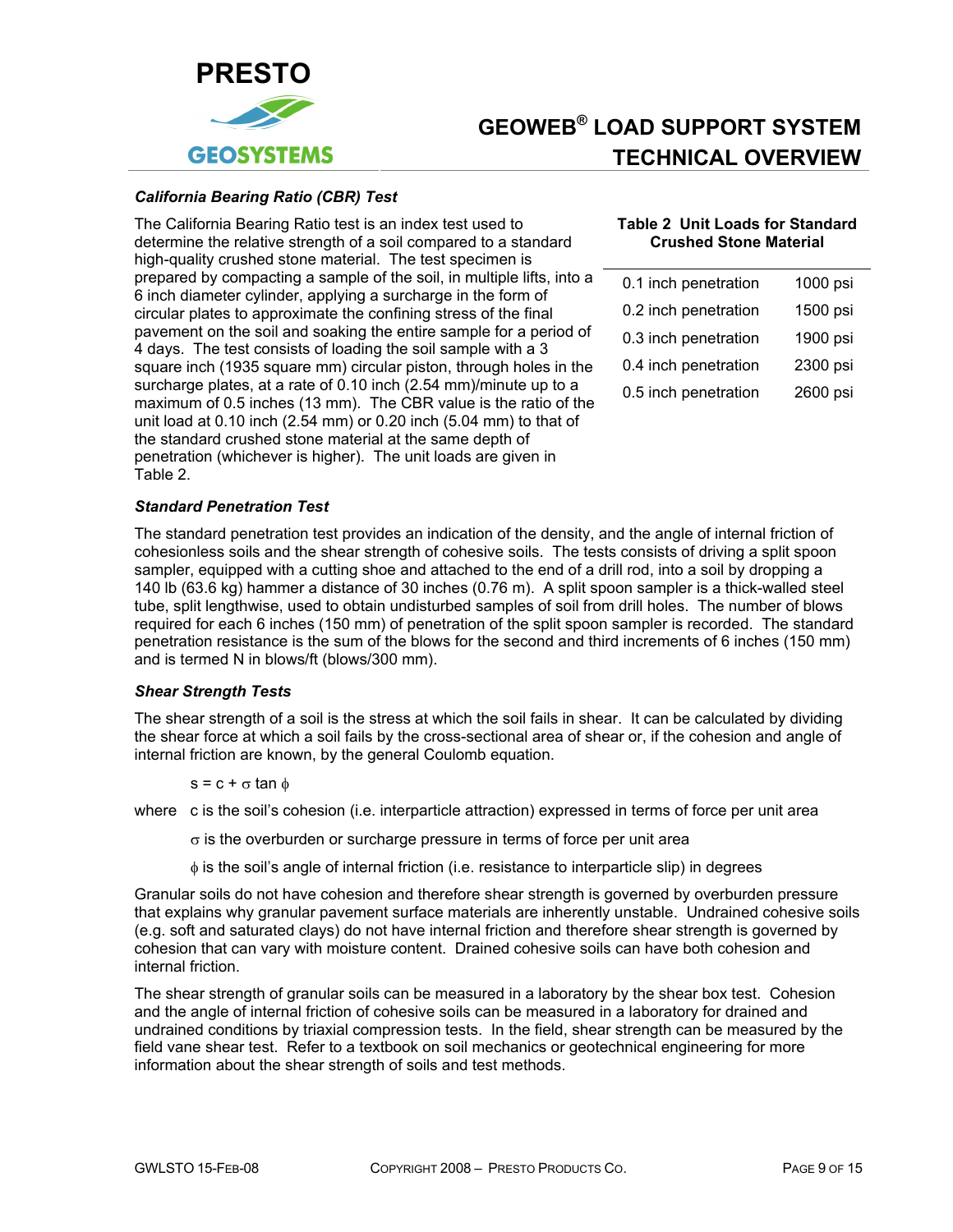<span id="page-13-0"></span>

### *Angle of Internal Friction - Geoweb Infill Material*

The angle of internal friction of a cohesionless granular soil can be determined by measuring the maximum shear stress at failure over a range of normal stresses (i.e. confining pressures) and plotting the results on a graph. The angle formed by the best-fit straight line through the origin and the horizontal axis is a close approximation of the angle of internal friction. See [Figure 5.](#page-13-2) For compacted granular materials, the angle of internal friction is typically within a range of 30° to 40°. The higher the quality of the granular material (e.g. angularity, gradation, hardness, etc.) the higher the angle of internal friction.



## **Figure 5 Angle of Internal Friction**

### <span id="page-13-2"></span><span id="page-13-1"></span>*Geoweb Cell Wall/Infill Friction Angle Ratio*

The Geoweb cell wall/infill material friction angle ratio is the ratio of angle of shearing resistance between the infill material and the Geoweb cell wall over the peak friction angle of the infill soil in-isolation. It will vary depending upon the gradation and particle angularity of the infill material and the roughness of the cell wall or the size and spacing of perforations in the cell wall.

Shear box tests have been carried out to determine angles of shearing resistance between standard Geoweb cell wall treatments and typical granular materials. The results were expressed in terms of peak friction angle ratios (or Geoweb Cell Wall/Infill Friction Angle Ratio), where Peak Friction Angle Ratio is defined as the angle of shearing resistance between the granular infill and the Geoweb cell wall divided by the peak friction angle of the infill material in-isolation. Geoweb Cell Wall/Infill Friction Ratios for standard cell wall treatments and typical compacted granular materials are given in Table 3. The values presented in Table 3 are used to develop the relationships in Table 1 and base thickness in Table 5.

| <b>Granular Infill Material</b> | <b>Cell Wall Type</b>        | $r = \delta/\phi$ |
|---------------------------------|------------------------------|-------------------|
| Coarse Sand / Gravel            | Smooth                       | 0.71              |
|                                 | Textured                     | 0.88              |
|                                 | <b>Textured - Perforated</b> | 0.90              |
| #40 Silica Sand                 | Smooth                       | 0.78              |
|                                 | Textured                     | 0.90              |
|                                 | <b>Textured - Perforated</b> | 0.90              |
| <b>Crushed Stone</b>            | Smooth                       | 0.72              |
|                                 | Textured                     | 0.72              |
|                                 | Textured - Perforated        | 0.83              |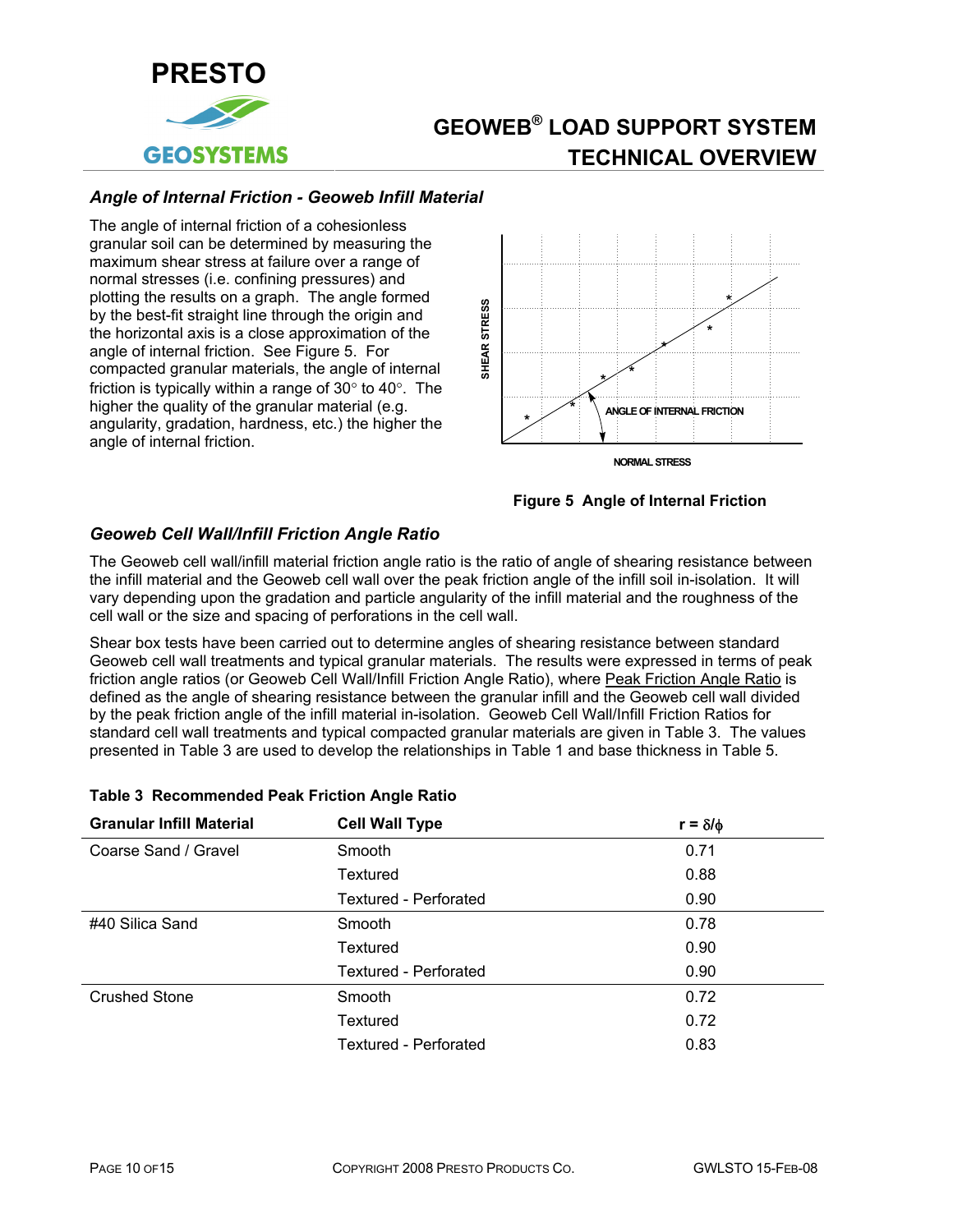<span id="page-14-0"></span>

## *Design Calculations Granular Pavements*

Illustrated here are the design procedures and calculations for determining aggregate thickness requirements for granular-surfaced pavements (e.g. access, utility and haul roads) both with and without the Geoweb cellular confinement system. Empirically derived bearing capacity coefficients are first used to determine the maximum allowable stress on a subgrade with either known or estimated shear strength. The maximum allowable stress is that stress which would cause local punching / shear failure of the subgrade under sustained loading conditions. Since granular pavement loads are transient, the effective strength of the soil is typically higher than it would be under static loading. Therefore, the maximum allowable stress is the limiting stress for design purposes. Boussinesq theory is then used to determine the required depth of granular cover beneath the design wheel load to ensure that the maximum allowable stress is not exceeded. The calculations outlined herein are intended for low volume roads where minor deformations are tolerable or for design of pavement subbase layers over soft soils. They are not intended for design of flexible pavement structures with paved surfaces. The calculations are only valid for granular pavement design over cohesive subgrade soils with CBR values less than 5.

#### *Variable Names*

- c<sub>u</sub> Subgrade shear strength
- $N_c$  Bearing capacity coefficient based on design traffic see below
- P Design wheel load
- p Contact pressure
- r Geoweb cell wall/Infill peak friction angle ratio
- $\delta$  Angle of shear resistance between the granular infill and Geoweb cell wall
- φ Angle of internal friction of the Geoweb infill material
- $z<sub>t</sub>$  Depth from surface to top of Geoweb cell walls
- $z<sub>b</sub>$  Depth from surface to bottom of Geoweb cell walls

### *Calculations*

Determine the subgrade shear strength. Refer to Table 4 if the subgrade strength is reported in terms of Standard Penetration Resistance, CBR or by Field Identification.

Determine the maximum allowable stress on the subgrade,  $q_a$   $q_a = N_c c_{11}$ 

where  $N_c = 2.8$  (High Traffic, Low Rutting - from U.S. Forest Service guidelines)

 $N_c$  = 3.3 Low Traffic, High Rutting - from U.S. Forest Service guidelines)

Determine the required thickness of granular pavement,  $z_{11}$ , without the Geoweb cellular confinement system using the following equation (Boussinesq equation for estimating vertical stress at a given depth below a circular load re-written to calculate the depth of cover above a given vertical stress,  $q_a$ ).



where R = Radius of loaded area (i.e. effective radius of single  $R = \sqrt{\frac{P}{n}}$ 

Determine the required thickness of granular pavement,  $z<sub>G</sub>$ , with the Geoweb cellular confinement system.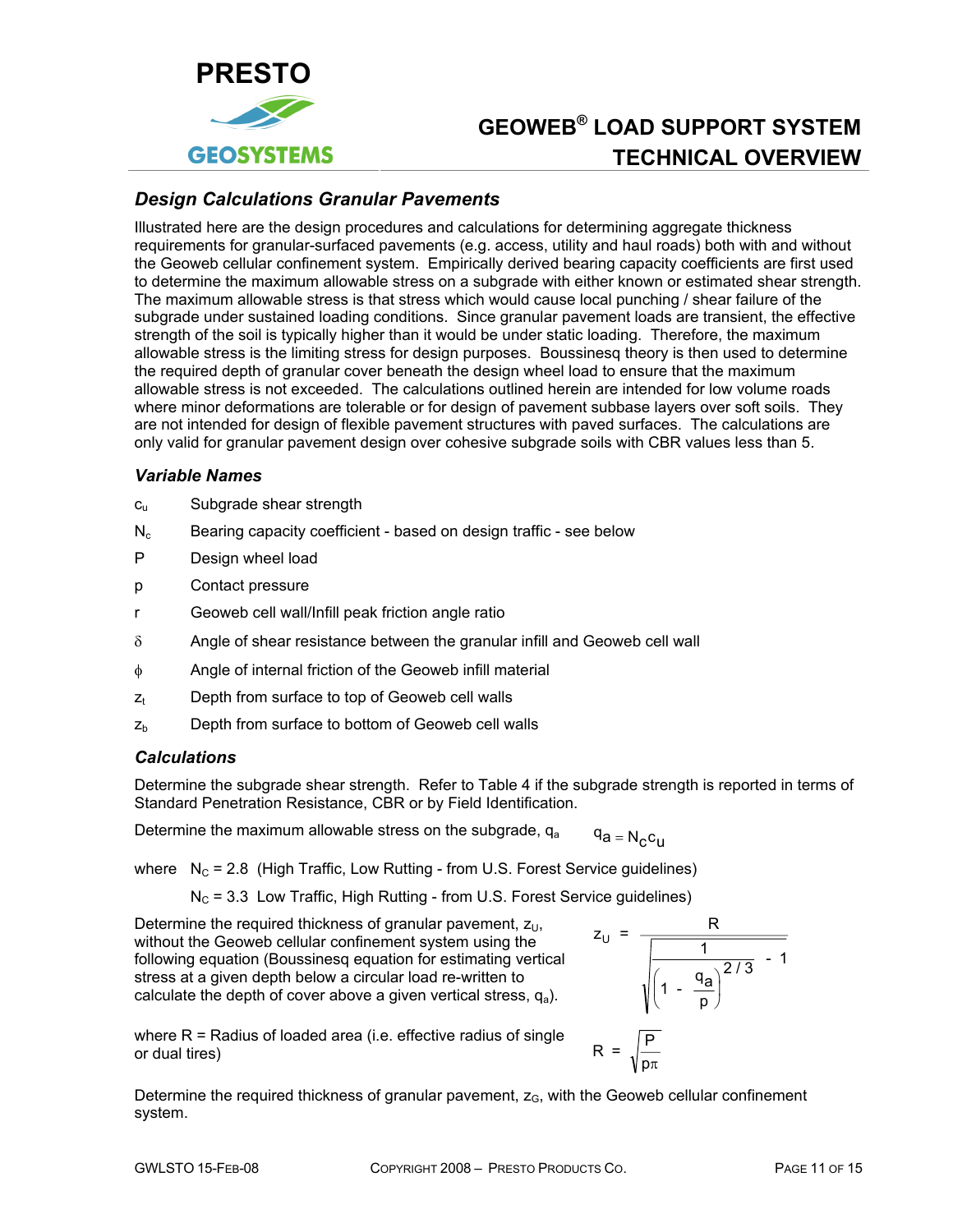<span id="page-15-0"></span>

| <b>California</b><br><b>Bearing Ratio</b> | <b>Undrained Shear</b><br><b>Strength</b> | <b>Standard</b><br><b>Penetration</b><br><b>Resistance</b> | <b>Field Identification</b>                                           |
|-------------------------------------------|-------------------------------------------|------------------------------------------------------------|-----------------------------------------------------------------------|
| CBR $(\%)$                                | $cu$ kPa (psi)                            | SPT (blows/ft)                                             |                                                                       |
| ${}_{0.4}$                                | < 11.7<br>(1.7)                           | $\leq$ 2                                                   | Very soft (extruded between fingers when<br>squeezed)                 |
| $0.4 - 0.8$                               | $11.7 - 24.1$<br>$(1.7) - (3.5)$          | $2 - 4$                                                    | Soft (molded by light finger pressure)                                |
| $0.8 - 1.6$                               | $24.1 - 47.6$<br>$(3.5) - (6.9)$          | $4 - 8$                                                    | Medium (molded by strong finger pressure)                             |
| $1.6 - 3.2$                               | $47.6 - 95.8$<br>$(6.9) - (13.9)$         | $8 - 15$                                                   | Stiff (readily indented by thumb but penetrated<br>with great effort) |
| $3.2 - 6.4$                               | $95.8 - 191$<br>$(13.9) - (27.7)$         | $15 - 30$                                                  | Very stiff (readily indented by thumbnail)                            |
| > 6.4                                     | >191<br>(27.7)                            | > 30                                                       | Hard (indented with difficulty by thumbnail)                          |

#### **Table 4 Correlation of Subgrade Soil Strength Parameters for Cohesive (Fine-Grained) Soils**

The total required thickness of granular pavement with the Geoweb cellular confinement system is a function of the Geoweb cell depth, the depth of placement below the applied load, the wheel load and tire pressure and the infill material properties. Surface stress (i.e. wheel load contact pressure) is distributed both vertically and horizontally through the Geoweb cellular structure. Horizontal stresses, in turn, are converted into vertical resisting stresses along the cell walls thus reducing the total vertical stress directly beneath the center of the loaded area. The total resisting stress provided by the Geoweb cell structure is calculated and added to the maximum allowable stress on the subgrade for determination of the total required thickness of granular pavement with the Geoweb cellular confinement system.

The first step is to select the Geoweb section placement depth,  $z<sub>t</sub>$  within the granular pavement structure. Since vertical stresses are higher near the surface, optimum performance and maximum thickness reduction are obtained by placing the Geoweb as close to the surface as possible. However, to protect the top of the Geoweb cell walls, a 25 mm to 50 mm (1 in to 2 in) aggregate wearing surface is typically recommended.

After selecting a trial depth of placement, calculate the vertical stress,  $\sigma_{\rm vt}$ , at the top of the Geoweb section using the following equation.



 $\sigma_{\text{vb}} = p \left| 1 - \left| \frac{1}{\sigma_{\text{cv}}} \right| \right|$  $1 + \left(\frac{R}{z_h}\right)$ 2 b  $=$  p| 1  $+$  $\left(\frac{R}{z_{b}}\right)$  $\big($ ⎝  $\overline{\phantom{a}}$  $\parallel$  $\parallel$  $\overline{\phantom{a}}$  $\parallel$ ⎞ ⎠  $\overline{\phantom{a}}$  $\overline{\phantom{a}}$  $\cdot$  $\overline{\phantom{a}}$  $\overline{\phantom{a}}$  $\mathsf{L}$ ⎣  $\mathsf{L}$  $\mathsf{L}$  $\mathsf{L}$  $\mathsf{L}$  $\mathsf{L}$  $\mathsf{L}$  $\mathbf{I}$ 

⎦

 $\frac{3}{2}$ 

⎤

⎥ ⎥ ⎥ ⎥ ⎥ ⎥  $\overline{\phantom{a}}$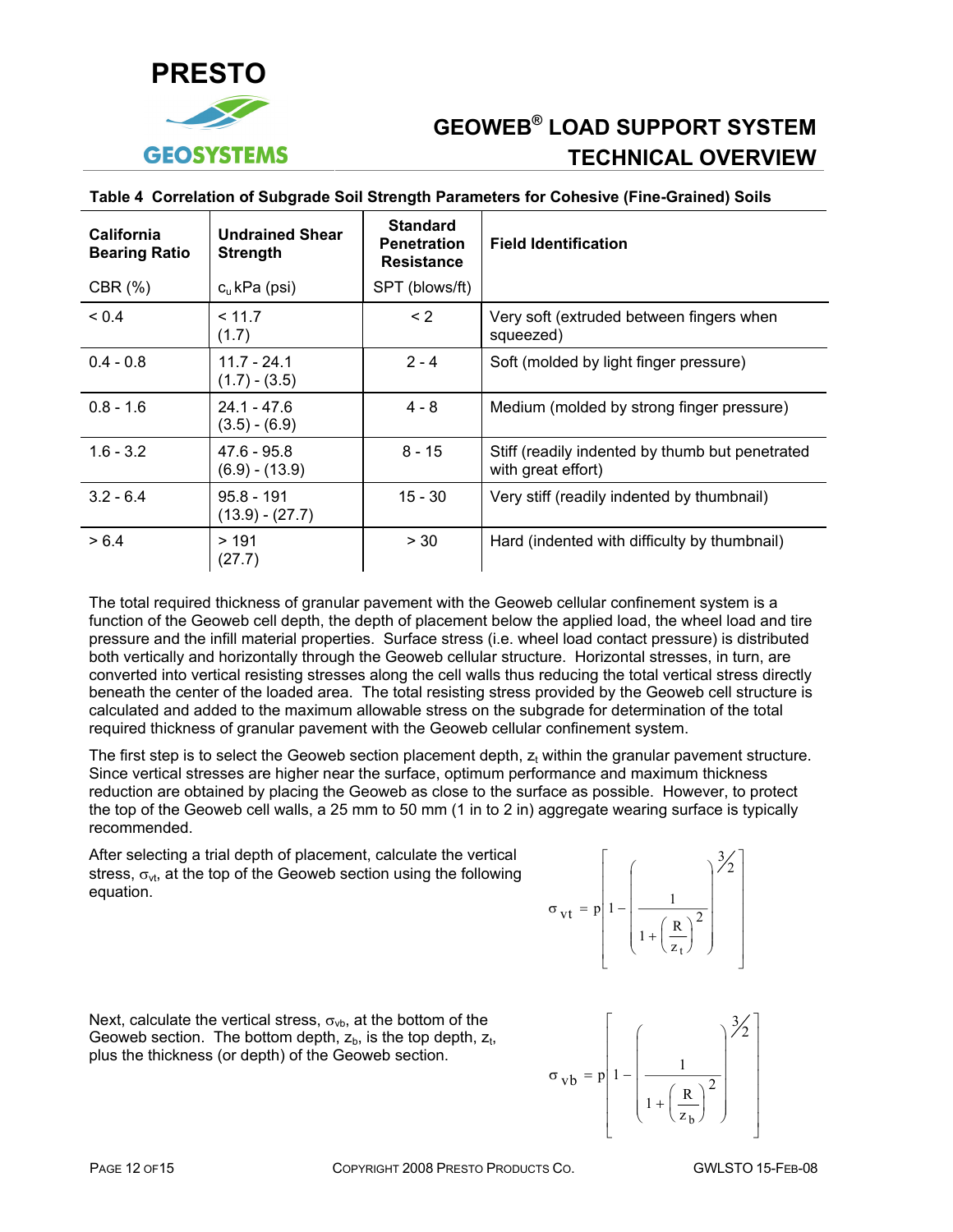

Calculate the horizontal stress at the top,  $\sigma_{\rm ht}$ , and bottom,  $\sigma_{\rm hb}$ of the Geoweb section using the following equations.

where  $K_a$  is the coefficient of active earth pressure.

Horizontal stress at the top of the Geoweb section,  $\sigma_{ht}$   $\sigma_{ht} = K_a \sigma_{vt}$ 

Horizontal stress at the bottom of the Geoweb section,  $\sigma_{hh}$ .

The average horizontal stress on the Geoweb cell walls is then<br>determined as follows. determined as follows.

Next, calculate the reduction in stress,  $\sigma_r$ , directly beneath the center of the loaded area due to stress transfer to the Geoweb cell walls using the following equation.

where  $H =$  Geoweb cell depth in mm (in)

 $D$  = Effective Geoweb cell diameter = 190 mm (7.5 in)

- $\delta$  = Angle of shearing resistance between granular infill material and Geoweb cell walls.
- $δ = rφ$  (obtain test data or estimate r from Table 3)

Determine the design allowable stress,  $q<sub>G</sub>$ , on the subgrade with the Geoweb cellular confinement system using the following equation.

Determine the total required thickness of granular pavement,  $z_{\rm G}$ , with the Geoweb cellular confinement system.<br> $z_{\rm G} = \frac{z_{\rm G}}{\sqrt{1-\frac{1}{z_{\rm G}^2}}\sqrt{1-\frac{1}{z_{\rm G}^2}}}$ 



 $q_G = q_a + \sigma_r$ 

If the total required thickness is greater than the surface thickness (i.e. depth to the top of the Geoweb section); in addition, the depth of the Geoweb section, a subbase layer is required. The thickness of the subbase layer must be equal to the total required thickness minus the surface thickness and the Geoweb section depth.

Using the equations presented herein, Table 5 gives base/subbase thickness requirements vs. cell wall type for the Geoweb load support system, under the following load condition:

- 203 mm (8 in) depth of Geoweb section,
- crushed stone infill,
- 38 degree friction angle,
- 690 kPa (100 psi) tire pressure,
- 25 mm (1 in) depth of cover over the Geoweb section,
- 2.8 bearing capacity coefficient.

$$
\sigma_h = K_a \sigma_v
$$

$$
K_{a} = \tan^{2}\left(45 - \frac{\phi}{2}\right)
$$

**GEOWEB® LOAD SUPPORT SYSTEM**

**TECHNICAL OVERVIEW**

$$
\sigma_{\text{hb}} = K_{\text{a}} \sigma_{\text{vb}}
$$

$$
\sigma_{\text{avge}} = \frac{\left(\sigma_{\text{ht}} + \sigma_{\text{hb}}\right)}{2}
$$

$$
\sigma_{\text{r}} = 2 \left( \frac{\text{H}}{\text{D}} \right) \sigma_{\text{avge}} \; \text{tan} \delta
$$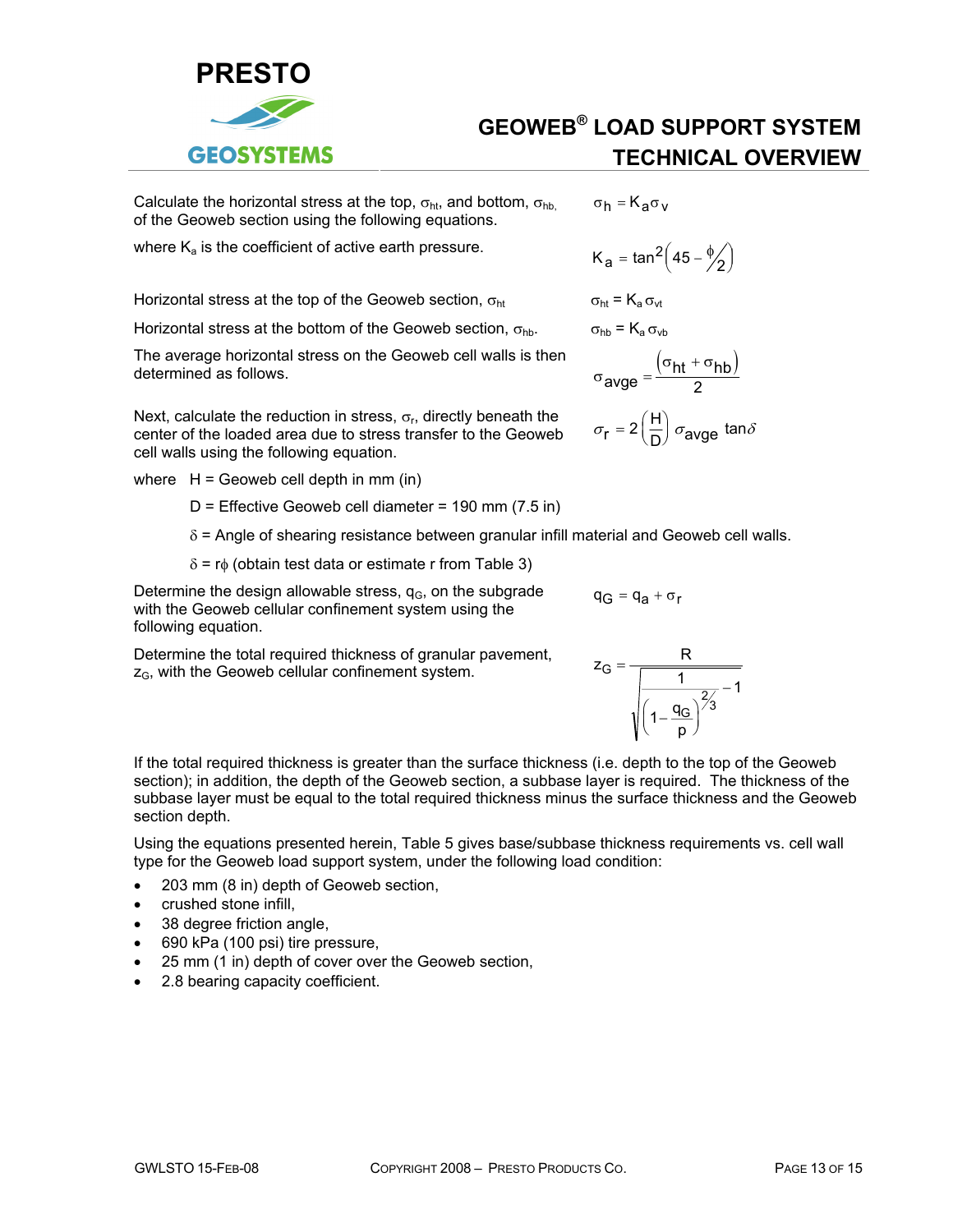<span id="page-17-0"></span>

#### **Table 5 Total Thickness of Coarse Sand / Gravel Base Including Geoweb Section**

| <b>Subgrade</b><br><b>CBR</b> |     | Wheel<br>Load |     | <b>Smooth</b><br>$r = 0.71$                                                                                 |     | <b>Textured</b><br>$r = 0.88$ |     | Textured -<br><b>Perforated</b><br>$r = 0.90$ | <b>Stone</b> | <b>Unconfined</b> |
|-------------------------------|-----|---------------|-----|-------------------------------------------------------------------------------------------------------------|-----|-------------------------------|-----|-----------------------------------------------|--------------|-------------------|
| %                             | kN  | (lbf)         | mm  | (in)                                                                                                        | mm  | (in)                          | mm  | (in)                                          | mm           | (in)              |
| 0.2                           | 27  | (6,000)       | 277 | (10.9)                                                                                                      | 241 | (9.5)                         | 236 | (9.3)                                         | 876          | (34.5)            |
|                               | 53  | (12,000)      | 366 | (14.4)                                                                                                      | 315 | (12.4)                        | 310 | (12.2)                                        | 1240         | (48.8)            |
|                               | 111 | (25,000)      | 490 | (19.3)                                                                                                      | 419 | (16.5)                        | 411 | (16.2)                                        | 1788         | (70.4)            |
|                               | 222 | (50,000)      | 655 | (25.8)                                                                                                      | 556 | (21.9)                        | 546 | (21.5)                                        | 2527         | (99.5)            |
| 0.5                           | 27  | (6,000)       | 251 | (9.9)                                                                                                       | 221 | (8.7)                         | 218 | (8.6)                                         | 546          | (21.5)            |
|                               | 53  | (12,000)      | 335 | (13.2)                                                                                                      | 292 | (11.5)                        | 287 | (11.3)                                        | 772          | (30.4)            |
|                               | 111 | (25,000)      | 450 | (17.7)                                                                                                      | 389 | (15.3)                        | 384 | (15.1)                                        | 1113         | (43.8)            |
|                               | 222 | (50,000)      | 605 | (23.8)                                                                                                      | 518 | (20.4)                        | 511 | (20.1)                                        | 1575         | (62.0)            |
| 1.0                           | 27  | (6,000)       | 218 | (8.6)                                                                                                       | 203 | (8.0)                         | 203 | (8.0)                                         | 376          | (14.8)            |
|                               | 53  | (12,000)      | 292 | (11.5)                                                                                                      | 257 | (10.1)                        | 254 | (10.0)                                        | 531          | (20.9)            |
|                               | 111 | (25,000)      | 396 | (15.6)                                                                                                      | 345 | (13.6)                        | 340 | (13.4)                                        | 767          | (30.2)            |
|                               | 222 | (50,000)      | 536 | (21.1)                                                                                                      | 465 | (18.3)                        | 457 | (18.0)                                        | 1085         | (42.7)            |
| 2.0                           | 27  | (6,000)       | 203 | (8.0)                                                                                                       | 203 | (8.0)                         | 203 | (8.0)                                         | 251          | (9.9)             |
|                               | 53  | (12,000)      | 231 | (9.1)                                                                                                       | 206 | (8.1)                         | 203 | (8.0)                                         | 353          | (13.9)            |
|                               | 111 | (25,000)      | 315 | (12.4)                                                                                                      | 279 | (11.0)                        | 274 | (10.8)                                        | 536          | (21.1)            |
|                               | 222 | (50,000)      | 429 | (16.9)                                                                                                      | 376 | (14.8)                        | 368 | (14.5)                                        | 721          | (28.4)            |
| $N$ $\cap$ TE.                |     |               |     | The above wheel lead values are from either single ar dual wheels. For axle leads multiply by 2. This table |     |                               |     |                                               |              |                   |

the above load values are from either single or dual wheels. For axle loads multiply by 2. **This table by** and **compled the stable is based on theoretical methodologies outlined herein. Values are for comparative purposes only and are not a substitute for project specific design.**

## *Available Tools & Services*

Presto and Presto's authorized distributors and representatives offer assistance to anyone interested in evaluating, designing, building or purchasing a **Geoweb Load Support System**. You may access these services by calling 800-548-3424 or 920-738-1707. In addition to working directly with you, the following design and construction resources are available for your use with the **Geoweb Load Support System**.

| Design              | Material and CSI-format Specifications, System Components Guideline, Request for<br>Project Evaluation, AutoCAD® Drawings, SPECMaker® Specification Development<br>Tool, Technical Resources Library CD, videos |
|---------------------|-----------------------------------------------------------------------------------------------------------------------------------------------------------------------------------------------------------------|
| <b>Construction</b> | Installation Guidelines, SPECMaker® Specification Development Tool, Technical<br>Resources Library CD, videos                                                                                                   |

### *Disclaimer*

This document has been prepared for the benefit of customers interested in the **Geoweb Load Support System.** It was reviewed carefully prior to publication. Presto assumes no liability and makes no guarantee or warranty as to its accuracy or completeness. Final determination of the suitability of any information or material for the use contemplated, or for its manner of use, is the sole responsibility of the user. Geosystems®, Geoweb®, ATRA®, and SPECMaker® are registered trademarks of Presto Products Company. AutoCAD® is a registered trademark of AutoDesk. © 2007